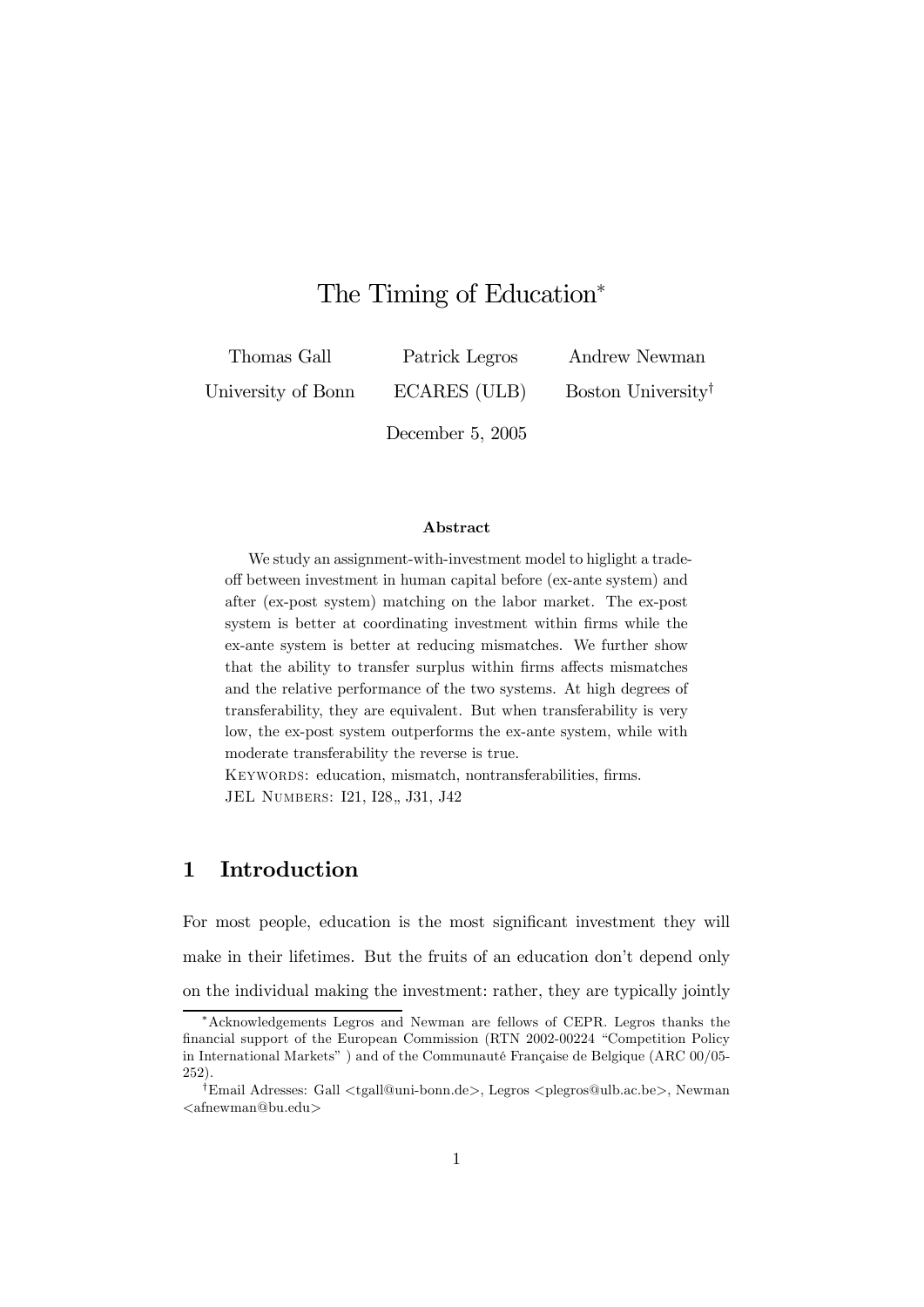determined by the educations of other individuals (co-workers, firm managers), often unseen and unknown until long after the investment is made: thus sorting in the labor market is a crucial determinant of the private as well as social returns to an individual's educational investment. The efficiency of this sorting process has implications for the design of educational systems, which has come under renewed scrutiny in many countries in the face of increased global competition.

The private returns that influence the investment decision will be determined in part by how easily the social returns can be shared within the organization in which one produces. In many situations, those returns can be shared only imperfectly: incentive problems, liquidity constraints, and "behavioral" considerations limit the flexibility of organizations to divide the pie without affecting its size. There are also reasons to believe that this sort of flexibility is decreasing, or at least changing, as the world economy becomes more integrated: agency problems associated with outsourcing or the dissolution of implicit contracts are examples of reduced flexibility in sharing that can arise from globalization.<sup>1</sup>

Several literatures have studied from different points of view how imperfections within firms affect returns to investments and therefore the levels of investments that are made (Grossman and Hart, 1986; Acemoglu and Pischke, 1999). As Legros and Newman (1996, 2002, 2004a) have shown, imperfections within firms are also potential sources of mismatches on the labor market. In particular, a change in the transferability of surplus within firms may modify the way agents sort themselves into firms, and, as we show here, this also affects their incentives to invest.2

<sup>&</sup>lt;sup>1</sup>See for instance Kranton (1996), McLaren-Newman (2002), Legros-Newman (2004b). <sup>2</sup>This distinguishes the approach in this paper from previous work by Cole, Mailath and Postlewaite (2001) and Peter and Siow (2002). The first study matching equilibria under the assumption of perfect transferability, the second under the assumption of strict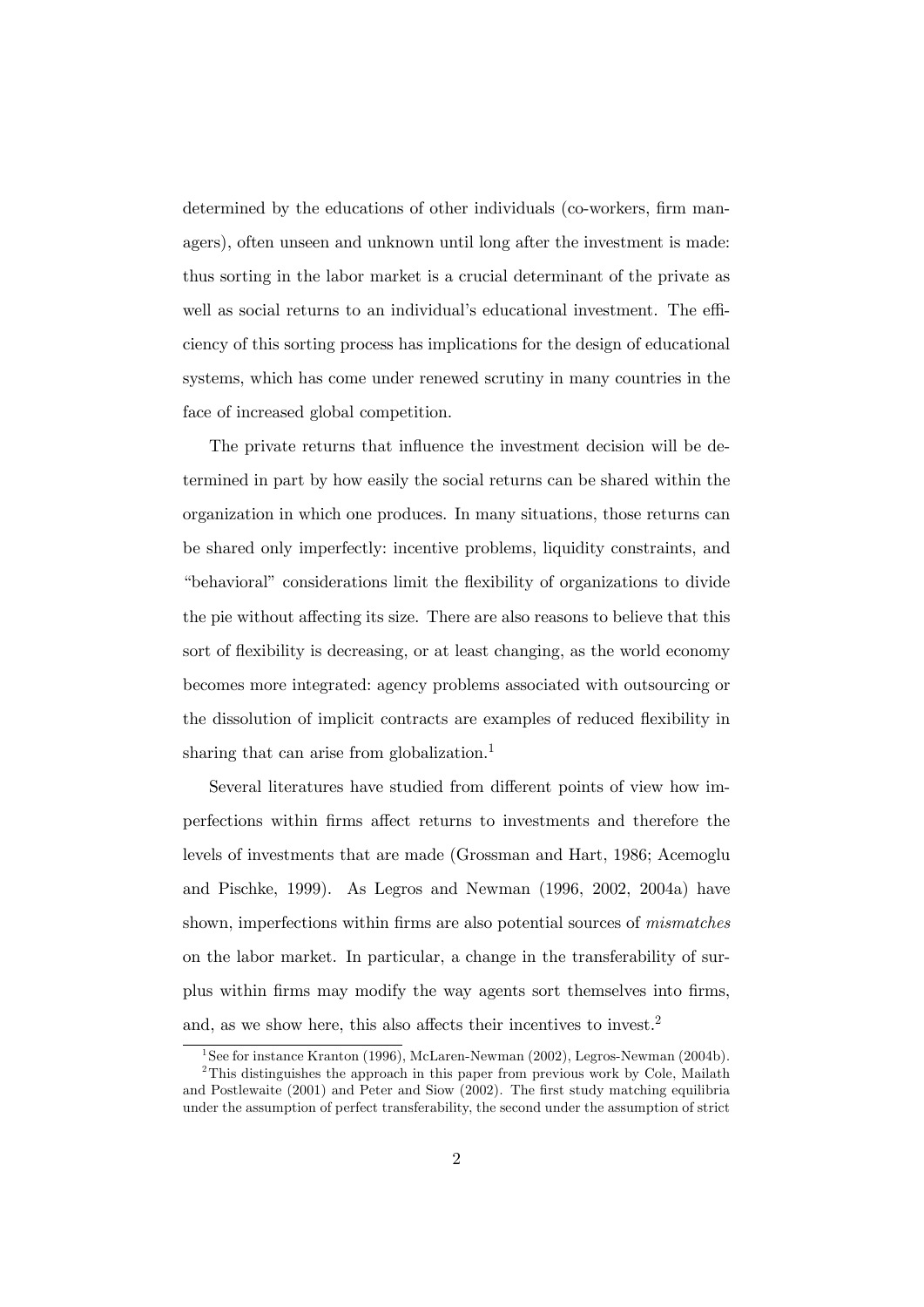The distortion brought by mismatches on the labor market is potentially a function of when agents invest in education, timing that is often influenced by structural conditions and also by educational policy.3 There appears to be considerable heterogeneity across countries in the timing of education. OECD data<sup>4</sup> show that the age at which tertiary education is acquired varies a lot across countries. Data points in Figure 1 are the 20-50-80 quantiles for different OECD countries. For instance, in France, 80% of the individuals acquire tertiary education before they are 20 while for Switzerland only 20% are less than 20 (and 80% are less than 29 or 40 depending on the country).

This suggests that in the some countries tertiary education is achieved after having entered the labor market while in others it is achieved beforehand. The data in Figure 2 support this interpretation: it presents the conditional probabilities that an individual is working given that she is going through tertiary education, by age bracket. For the 15-19 bracket, this probability is less than 7% for France, 30% for the US and 50% for Switzerland.

non-trasnferability. Both consider ex-ante investments.

<sup>3</sup>Education policies, whether in the form of direct financing of schools, subsidies to special programs, grants at low interest rates to students, mandatory schooling, minimum standards, affect the incentives of agents to invest in education and also the time at which they acquire education. Firms can also coordinate or even finance the investment in education by their workers, either by executive education, on-the-job training, or direct subsidies for tertiary education.

<sup>&</sup>lt;sup>4</sup>Figure 1 uses table C2.1 and figure 2 uses table C4.1 from OECD (2003).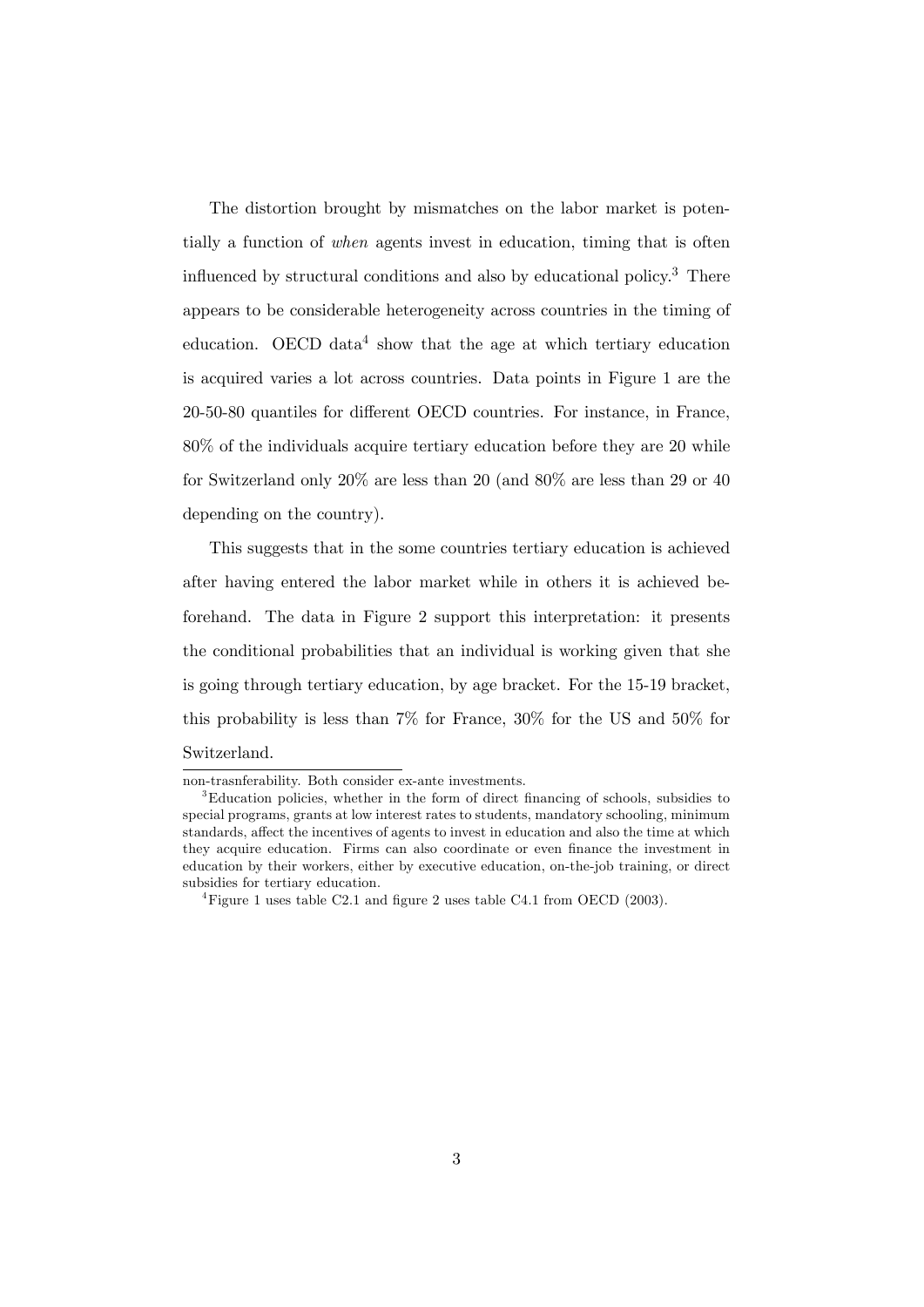

Educational systems play a role in influencing this timing. For instance in France most students enter grandes ecoles just after high school and spend one or two years preparing for an entrance competition; this also applies to some of the best French business schools. By contrast in the US, business schools tend to value labor market experience among applicants.5 Our main point in this note is that evaluating features of educational systems, such as the timing of investments, cannot be done without considering the flexibility of firms to distribute surplus that is indirectly produced by those systems. As firm flexibility and educational policy are both under pressure from changing market forces, these issues are linked not just theoretically but practically as well.

# 2 Model

The economy is populated by a continuum of agents. Only half of the population (the skilled) can acquire education and their cost of doing so is c, the other half of the population is composed of unskilled agents.<sup>6</sup>

<sup>&</sup>lt;sup>5</sup>Of course, the timing of education is not just due to the desgn of the educational system: other reasons may have to do with financial constraints, or varying opportunity costs over the business cycle.

<sup>6</sup>Admitting asymmetric distributions of low cost and high cost agents changes our analysis only marginally. Types' payoffs are determined uniquely by relative scarcity as the shorter market side gets all the surplus. The reader is referred to our paper Gall et al. (2005) for a discussion.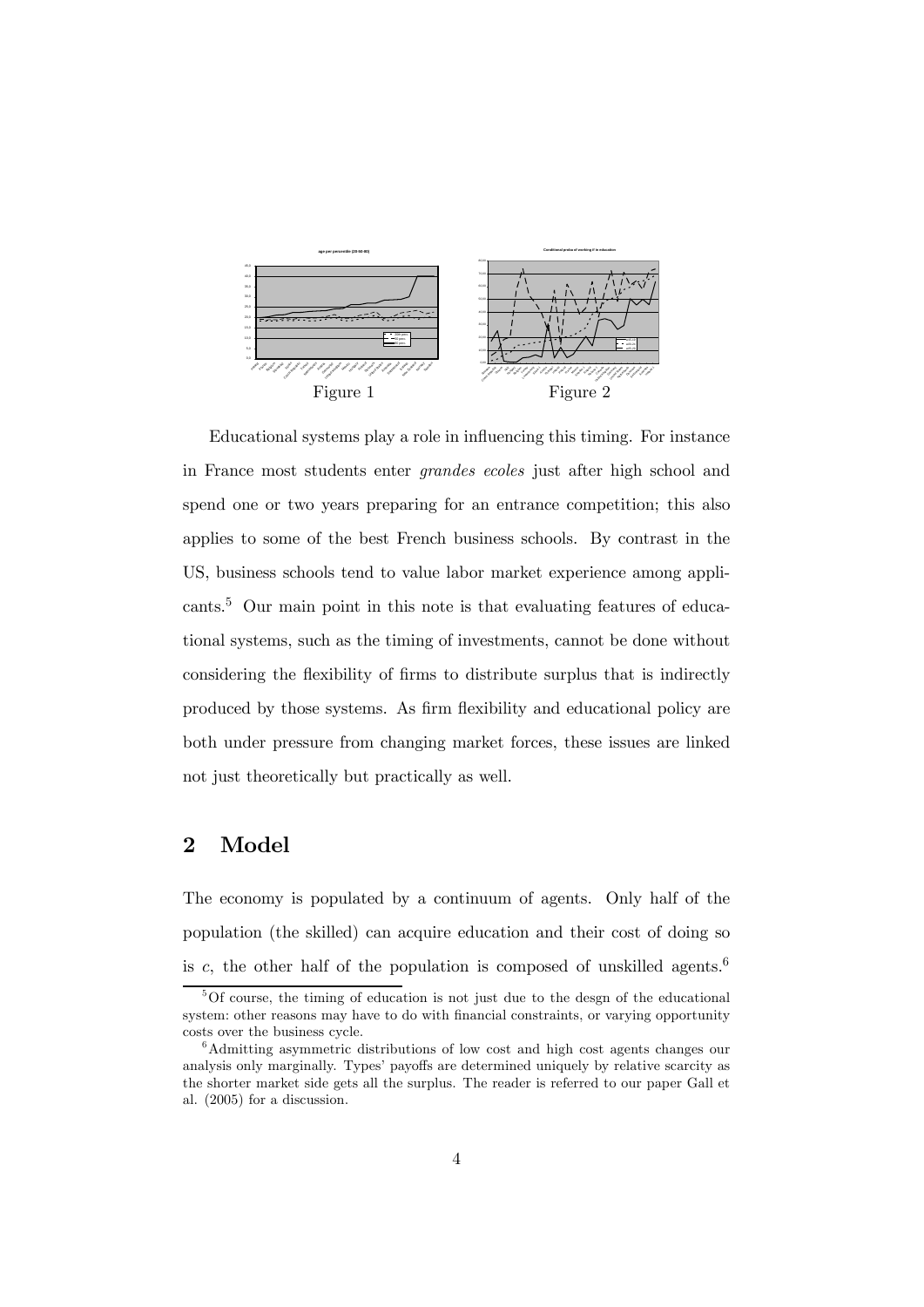Upon investing in education agents become educated  $(E)$ , otherwise they are not educated  $(N)$ . All characteristics are observable. The parametric assumptions on agents' education acquisition cost are

$$
c \in (1, 1.5) \tag{1}
$$

A firm consists of two agents jointly producing output. Total surplus in a firm is a function of whether agents are educated or not,  $y(E,E)$  $8; y(E, N) = 7; y(N, N) = 4.$ 

Note that  $y$  satisfies decreasing differences. It follows from  $(1)$  that total welfare is maximal when firms consist of a skilled agent who invests in education and an unskilled agent who does not invest in education. Total welfare is then  $W^{FB} = \frac{1}{2}(7 - c)$ .

We assume now a simple form of imperfection within firms: if output is y, then the share of an agent must lie in the interval  $[(y/2) - b, (y/2) + b]$ . In other words, starting from equal sharing an agent is able to transfer at most b to the other agent.<sup>7</sup> This non-transferability will prevent efficient coordination on educational choices and on firm formation: as we will see sometimes educational choices are consistent with the first best — all skilled invest — but firm composition is not first best; at other times, firm composition is the right one — skilled and unskilled agents together — but the educational choices are not first best.

Agents can invest in education either before or after the labor market opens. Date  $0$  is the ex-ante stage, stage 1 is the labor market clearing, stage 2 is the ex-post stage. There is no possibility for an agent at stage 0 to sign a contract with a firm. On the labor market agents match in

 $7A$  model of moral hazard in teams with limited liability can lead to such a constraint on shares. Wage rigidity, risk aversion, imperfect insurance or "behavioral" considerations will also lead to non-transferabilities in firms.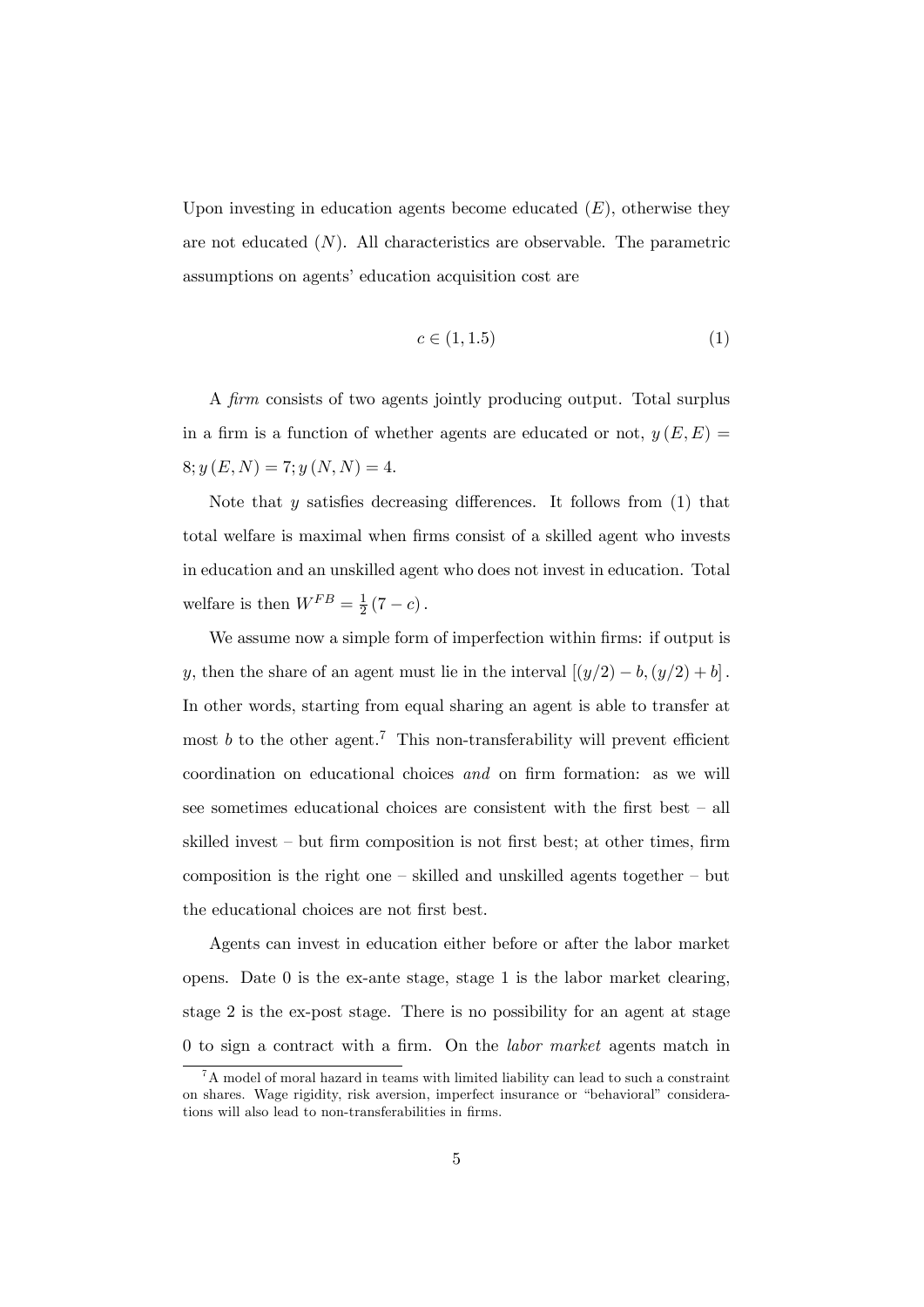firms of size 2. Competition takes the form of wage contracts, contingent on characteristics of agents and possibly on future investment in education.

We will consider two situations:

- (Ex-ante) when all education must be acquired before the labor market opens (e.g., mandatory education). Since agents have already invested and because the costs are sunk and do not affect future production, contracts will be wage contracts. Matching will take the form of pairs  $(E, E), (E, N)$  or  $(N, N)$ .
- (Ex-post) when all education must be acquired after the labor market opens, when agents are already in firms (e.g., on the job training, continuing education). Matching in the labor market at stage 1 is based on whether agents are skilled or not. Contracts define a wage structure that can be made contingent on output as well as on whether the agent has acquired education.

This ignores the possibility that agents choose when they want to acquire education. The general analysis is made in Gall, Legros and Newman (2005).

We therefore highlight two differences between the ex-ante and ex-post regimes. First, competition on the labor market is on the basis of educational achievement in the first case and cost of acquiring education in the second case. Second, educational choices are coordinated by the market in the ex-ante system while they are coordinated within a firm in the ex-post system. In the ex-ante regime, education serves as a "ticket" to get the surplus available in firms. By contrast in the ex-post regime, agents will coordinate efficiently on educational choices given the constraint on surpluses that the labor market imposes. As we will show, it follows that the role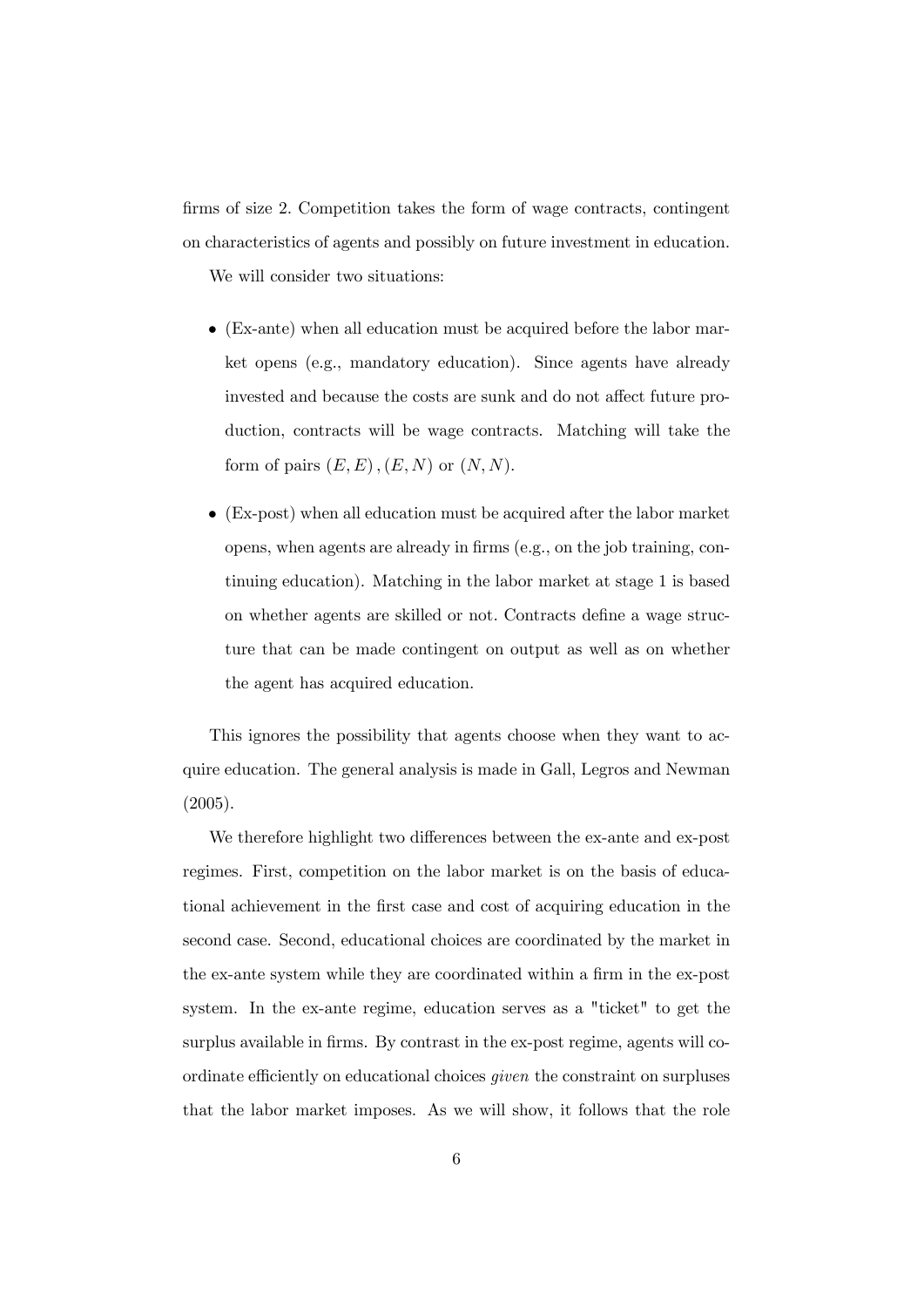of non-transferabilities within firms has a different effect on educational choices and sorting in the two systems.

### 2.1 Ex-ante

In the ex-ante regime, an educated will be induced to form a firm with a non-educated agent only if the wage offered is greater than 4, the equal treatment payoff an educated agent can obtain by belonging to a  $(E, E)$ firm. Since the maximum wage an educated can obtain in a  $(E, N)$  firm is 3.5 + b, it is necessary that  $b \ge 1/2$ . If  $b < 1/2$ , the equilibrium is the same as in the case  $b = 0$  and agents segregate: skilled invest and form  $(E, E)$ firms while unskilled are in  $(N, N)$  firms.

If  $b > 1/2$ , competition in the labor market precludes having  $(E, E)$ firms, since unskilled non-educated agents can transfer  $t \in \left(\frac{1}{2}, b\right)$  in order to attract  $E$  agents into  $(E, N)$  firms. In equilibrium, sorting must be stable and educational choices must be efficient. For stability, non educated agents must not prefer being in a  $(N, N)$  firm, that is their wage in a  $(E, N)$ firm must be large enough:  $3.5-t \geq 2$ , or  $t \leq 1.5$ . Therefore, transfers from N to E must be  $t \in [0.5, \min\{b, 1.5\}]$ . For educational choices, consider the skilled agents. If  $t = 1/2$ , the wage of non-educated agents in a  $(E, N)$  firm is 3 which is also their total surplus (since they do not invest), the surplus of an educated agent is their wage of  $4$  minus the cost of education  $c$  and since  $4 - c < 3$ , a skilled agent would prefer not to acquire education. In order to align incentives, the wage of 3 of a non-educated in a  $(E, N)$  firm must be obtained with a probability less than one. This will happen when there is excess supply of non-educated, that is when some skilled agents do not invest in education.

Let  $\alpha$  be the measure of skilled agents who invest;  $\alpha \leq 0.5$  and  $\alpha/(1-\alpha)$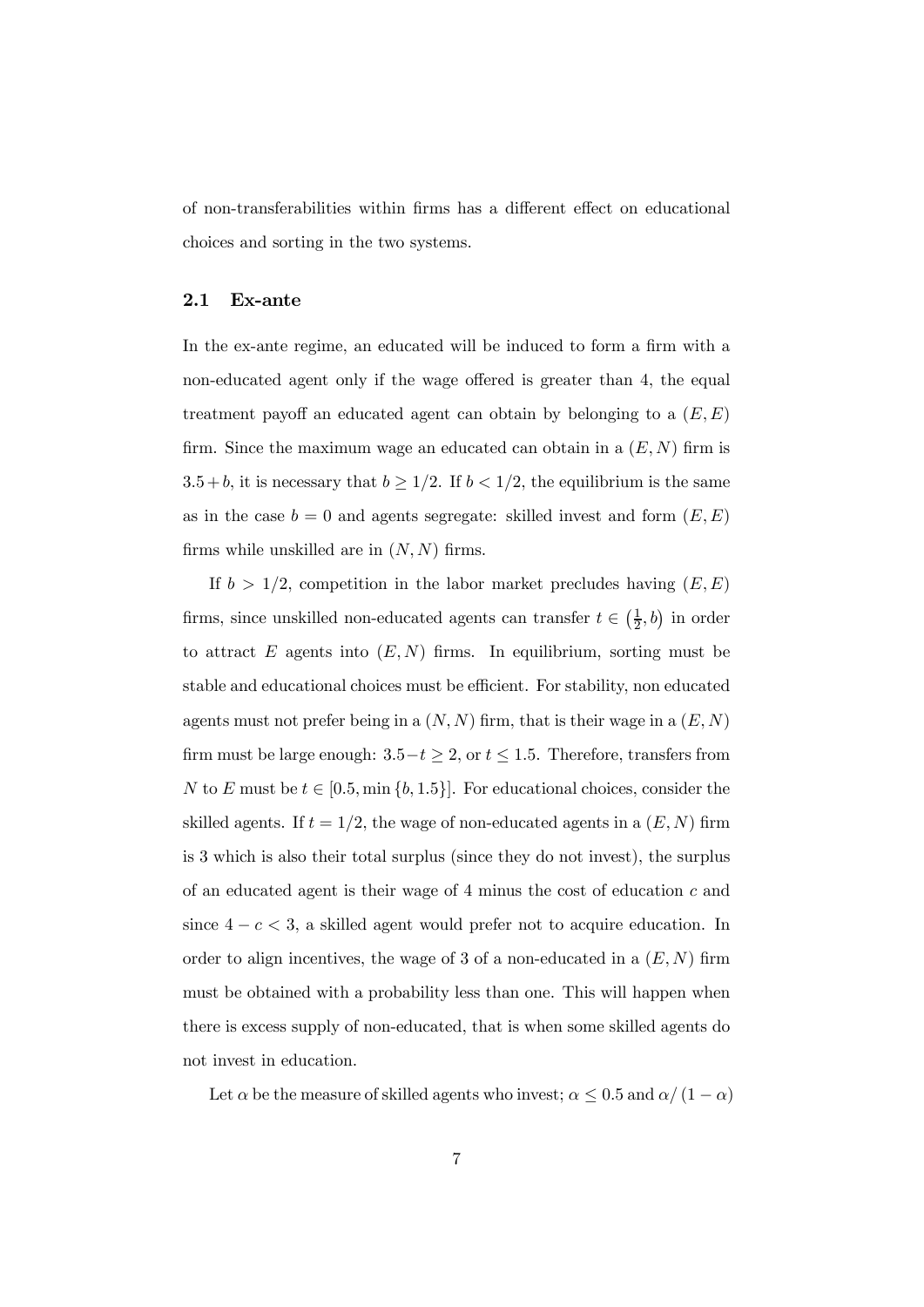is the probability that a non-educated agent forms a firm with an educated agent. The expected wage of a non educated agent is  $w(\alpha) =$  $\left(\alpha\left(3.5-t\right)+\left(1-2\alpha\right)2\right)/\left(1-\alpha\right).$  Therefore skilled agents prefer weakly to acquire education if and only if  $3.5 + t - c \geq w(\alpha)$ , that is

$$
\alpha \le \alpha \left( t \right) \equiv \frac{1.5 + t - c}{3 - c}.\tag{2}
$$

The bound in (2) is lower than the total measure of skilled agents (0.5) only if the transfer is  $t \leq c/2$ . Hence when  $b \leq c/2$ , only a measure  $\alpha(b) < 0.5$ of skilled agents invest, and there are  $\alpha(b)$  firms  $(E, N)$  and a measure  $0.5 - \alpha(b)$  of  $(N, N)$  firms forming at the labor market stage.

Proposition 1 In the case of ex-ante education, a market equilibrium is described by a measure  $\alpha(b)$  of skilled agents acquiring education, a transfer t from N to E, and the set of firms. The set of market equilibria is the following:

- For low transferability  $(b < 1/2)$ ,  $\alpha(b) = 1/2$ , there are equal measures of  $(E, E)$  and  $(N, N)$  firms,  $t = 0$ : there is efficient investment in aggregate, but mismatching implies overinvestment within  $(E, E)$ firms and aggregate underproduction.
- For moderate transferability  $(b \in (0.5, c/2)), \alpha(b) = (1.5 + b c) / (3 c)$ 1/2, there are  $\alpha(b)$   $(E, N)$  firms and  $\frac{1}{2} - \alpha(b)$  of  $(N, N)$  firms; within  $(E, N)$  firms educated agents receive an additional transfer  $t = b$ : there is aggregate underinvestment and underproduction.
- for high transferability  $(b \ge c/2)$ ,  $\alpha(b) = 1/2$ , all firms are  $(E, N)$ and  $t \in [c/2, (b, 1.5)]$ : equilibrium is first-best efficient.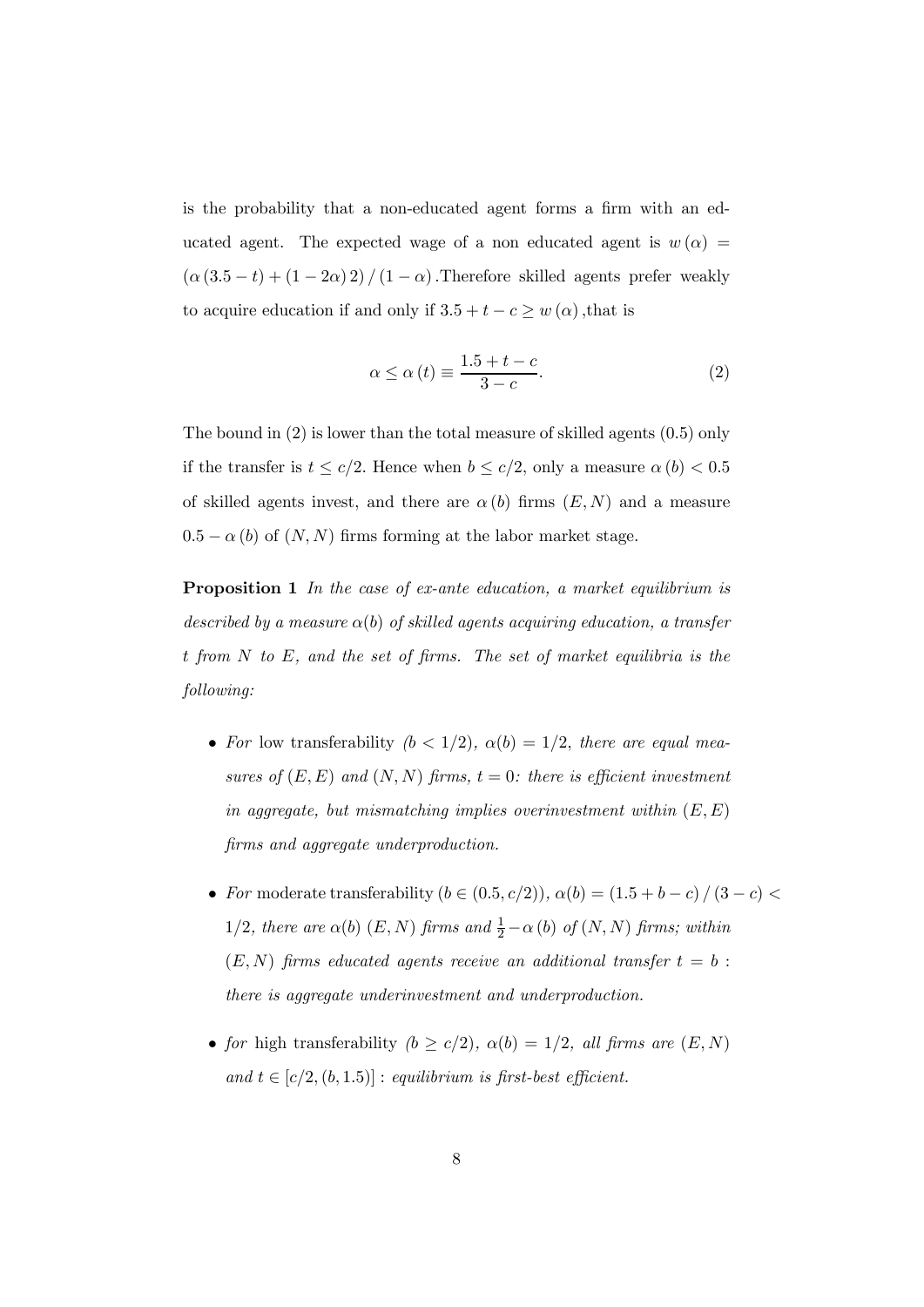Aggregate welfare is increasing in the degree of transferability  $b^8$ .

### 2.2 Ex-Post

By the equal treatment property of the labor market equilibrium, agents with the same cost of acquiring education must be treated symmetrically. In a firm consisting of skilled agents, the maximum equal treatment surplus is attained when each agent invests with equal probability while the other does not invest. This can be implemented via a correlation device with values 0 and 1: when the value is 0, the first agent is asked to invest and the second does not invest and when the value is 1, the roles are reversed. Since  $3.5 - c > 2$ , the agent who is asked to invest will do so, and since  $4-c < 3.5$ , the agent who is asked not to invest will also be obedient. Hence, the best equal treatment surplus for skilled agents is  $\underline{v}_s = (7 - c)/2$  while for unskilled, the best equal treatment payoff is  $v_u = 2$ . These surpluses are lower bounds on surpluses for skilled and unskilled agents for any value of b.

Consider now a firm consisting of a skilled agent and unskilled agent. A contract specifies the wage  $w(y)$  to the skilled agent and the probability  $\beta$  with which this agent is expected to invest in education. For a given b, we have  $w(y) \in [(y/2) - b, (y/2) + b]$ . It is immediate that incentive compatible contracts  $(\beta, w)$  satisfy

$$
\beta = 1 \text{ as } w(7) - w(4) > c
$$
\n
$$
\beta \in [0, 1] \text{ as } w(7) - w(4) = c.
$$
\n(3)

The expected surplus of a skilled and an unskilled agents are respec-

<sup>&</sup>lt;sup>8</sup>For  $b = 0.5$ , there are two possible equilibria, corresponding to the low- and moderate-transferability equilibria described in the proposition.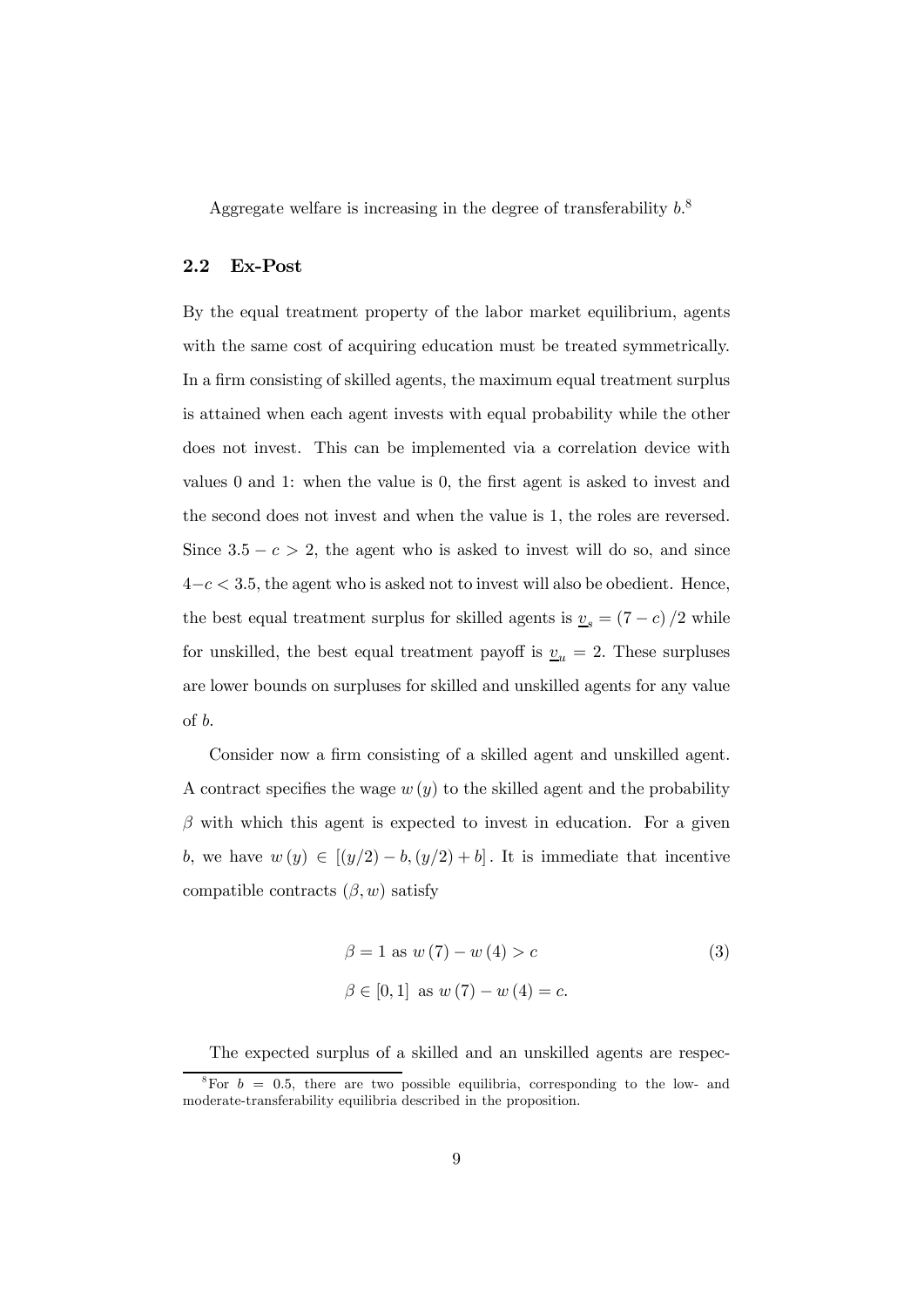tively  $v_s = \beta (w(7) - c) + (1 - \beta) w(4)$  and  $v_u = \beta (7 - w(7)) + (1 - \beta) (4 - w(4))$ . Such a firm will arise only if  $v_i \geq \underline{v}_i$ . This leads to the constraints

$$
\beta(w(7) - c) + (1 - \beta) w(4) \ge (7 - c)/2 \tag{4}
$$

$$
\beta(7 - w(7)) + (1 - \beta)(4 - w(4)) \ge 2.
$$
 (5)

>From (4), we can have  $\beta = 1$  only if  $w(7) - c \ge (7 - c)/2$ , or, since  $w(7) \leq 3.5+b$ , when  $b \geq c/2$ . As  $b = c/2$ , skilled agents get the equilibrium surplus  $\underline{v}_s$  while unskilled agents get a surplus of<br>  $\underline{v}_s > \underline{v}_u.$  As  $b$  increases, the Pareto optimal contracts specify  $\beta = 1$  and  $t \in [c/2, \min(b, 1.5)]$ . When  $b < c/2$ , we cannot have  $\beta = 1$ . By (3) we have  $\beta \in (0,1)$  only if  $c =$  $w(7) - w(4)$ , but then, the surplus of a skilled agent is equal to  $w(4)$ ; now from (4) and  $w(4) \leq 2 + b$ , we need  $b \geq (3 - c)/2$  which is impossible when  $b < c/2$  since it would imply that  $c/2 > (3 - c)/2$ , or  $c > 3/2$  which contradicts (1). Hence when  $b < c/2$ , agents segregate.

Proposition 2 In the case of ex-post education,

- For low to moderate transferability  $(b < c/2)$ , agents segregate. In firms consisting of skilled agents, the agents correlate on a device where each bears the cost of investment with equal probability. Investment is efficient within firms, but there is aggregate underinvestment and underproduction due to mismatch.
- For high transferability ( $b \ge c/2$ ), there is a measure 1/2 of firms consisting of a skilled agent and an unskilled agent; the skilled agent invests with probability one and receives a transfer from the unskilled agent of  $t \in [c/2, \min(b, 1.5)]$ . The first best is achieved.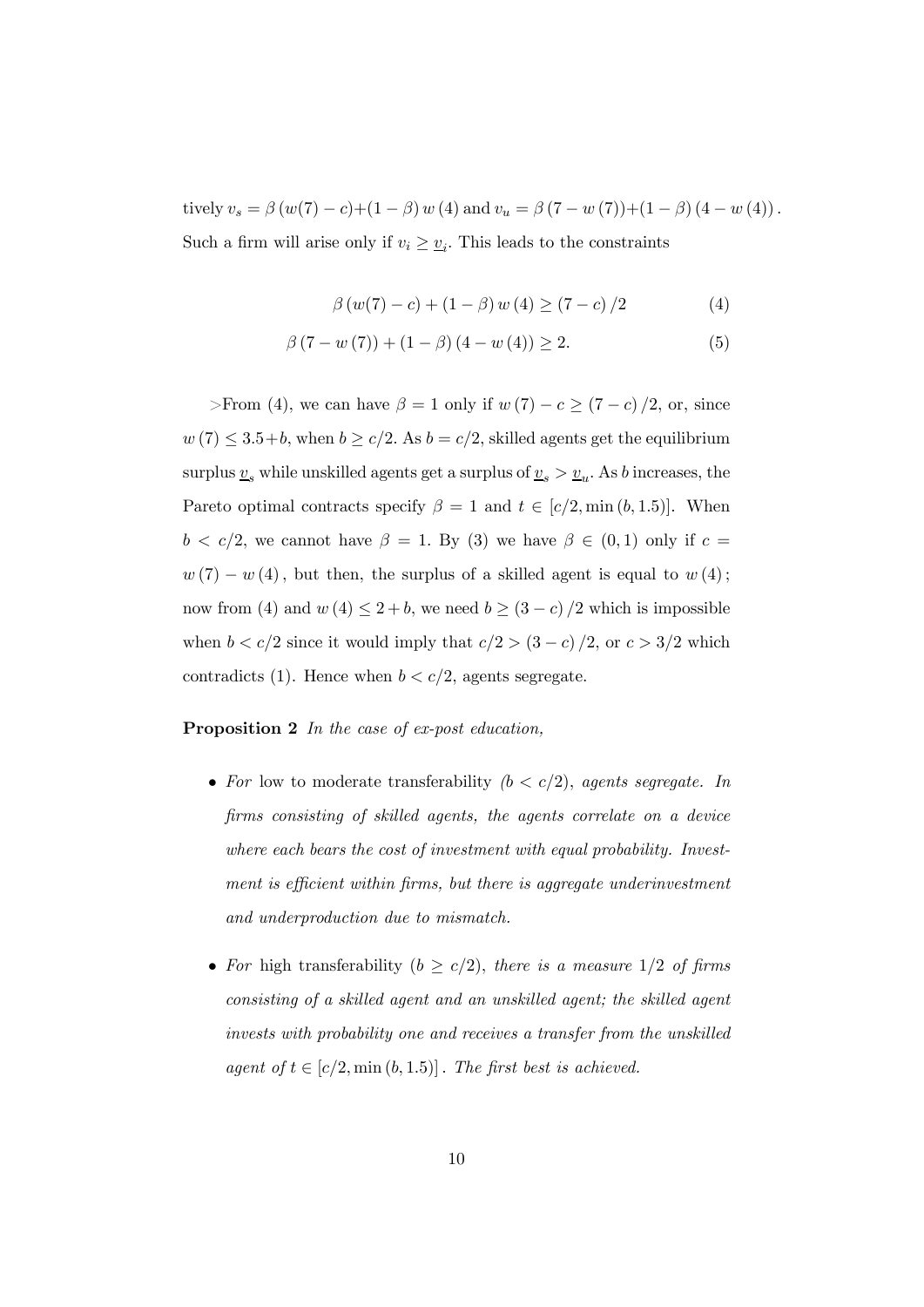#### 2.3 Comparison

Using the two propositions, it follows that the ex-post system will lead to a higher total welfare only if b is smaller than  $1/2$ , while the ex-ante system dominates when  $b \in [1/2, c/2]$  and the two systems are equivalent when  $b \ge c/2$ . This comparative static result is a consequence of the role of education in each system. While the ex-post system has an advantage at coordinating educational investments within firms, the ex-ante system is better at aligning educational incentives with marginal returns on the labor market; this marginal return of investment is however a function of the sorting on the labor market, which can be inefficient. Hence, the exante system performs best when there is "enough" transferability within firms.

When there is a low degree of transferability, both systems suffer from mismatch. To move from segregation to the more efficient regime of mixed firms would require a departure form equal sharing, which is very costly under low transferability. The ex-post system at least coordinates on education, so saves resources that are wastefully spent in the ex-ante regime.

But this greater coordination efficiency is the ex-post regime's undoing when transferability increases to moderate levels. For now the ex-ante system moves away from segregation, while the large payoff to the skilled that obtains under the ex-post system becomes a hindrance to compensating them for the extra burden of education that they must assume in mixed firms. Thus mismatch remains a problem for the ex-post regime. Ex ante firms gain more from increased monetary transferability than ex-post firms because the latter already a form of imperfect transferability through their allocation of the investment burden.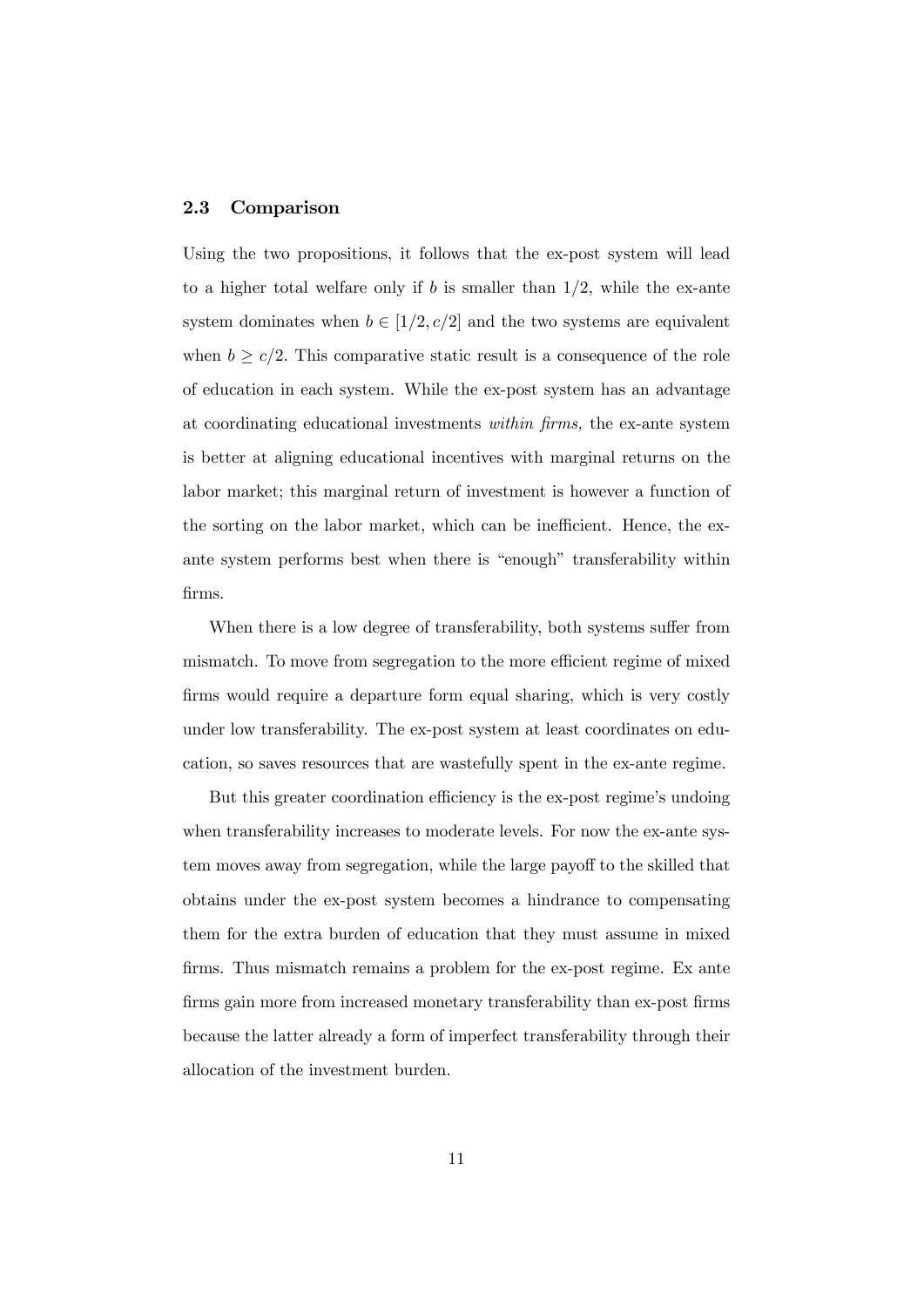### 3 Concluding Remark

Many countries now view themselves as undergoing crises in education. The forgoing analysis raises the possibility that reductions in the flexibility of firms to share surplus (brought on for instance by globalization) may be part of the reason. Educational systems that resemble our ex-ante case may have worked well in the past, but may no longer be optimal if transferability has decreased. .

### References

- [1] Acemoglu, Daron and Jorn-Steffen Pischke (1999), "The Structure of Wages and Investment in General Training," Journal of Political Economy, 107(3), 539-572.
- [2] Becker, Gary S. (1973), "A Theory of Marriage: Part I," Journal of Political Economy, 81:813-846.
- [3] Cole, Harold L., and George J. Mailath and Andrew Postlewaite (2001), "Efficient Non-contractible Investments in Large Economies," Journal of Economic Theory, 101: 303-373.
- [4] Gall, Thomas, Patrick Legros and Andrew Newman (2005), "Mismatches and Sequencing of Investment." mimeo, ECARES.
- [5] Grossman, Sanford and Oliver Hart (1986), "The Costs and Benefits of Ownership: A Theory of Vertical and Lateral integration," Journal of Political Economy, 94:4 691-719.
- [6] Kranton, R. (1996), "Reciprocal Exchange: A Self-Sustaining System," American Economic Review, 830-51.